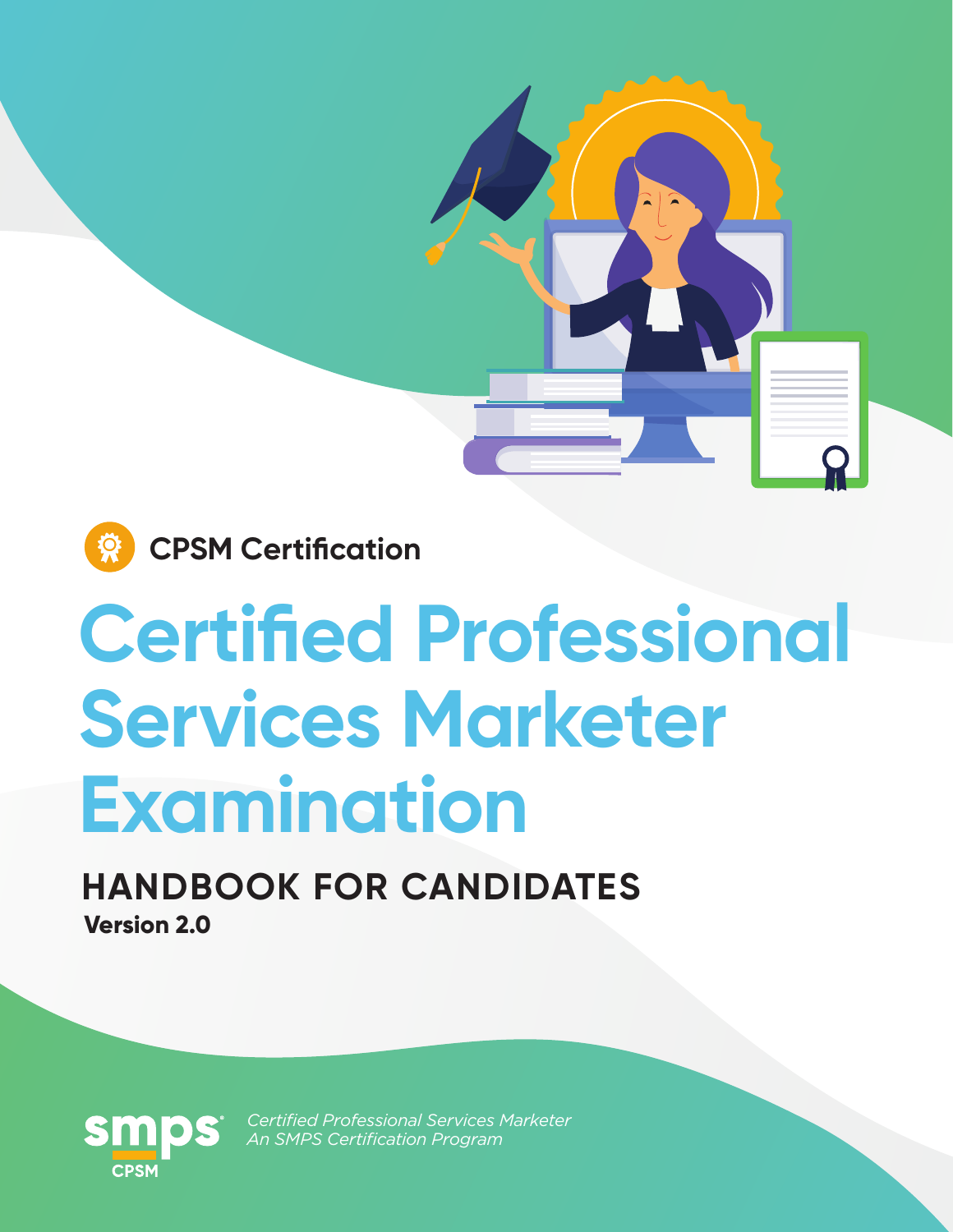# smps

**The Society for Marketing Professional Services (SMPS) is a diverse community of marketing and business development professionals working together to move the A/E/C industries forward.**

©2021 Society for Marketing Professional Services. SMPS is a registered service mark of the Society for Marketing Professional Services. All rights reserved. 625 N. Washington Street, Suite 302, Alexandria, VA 22314 | 703.549.6117 | smps.org

PROFESSIONAL TESTING CORPORATION<sup>®</sup> 1350 BROADWAY • SUITE 800 • NEW YORK. NY 10018

 $-1.11 - 1.11$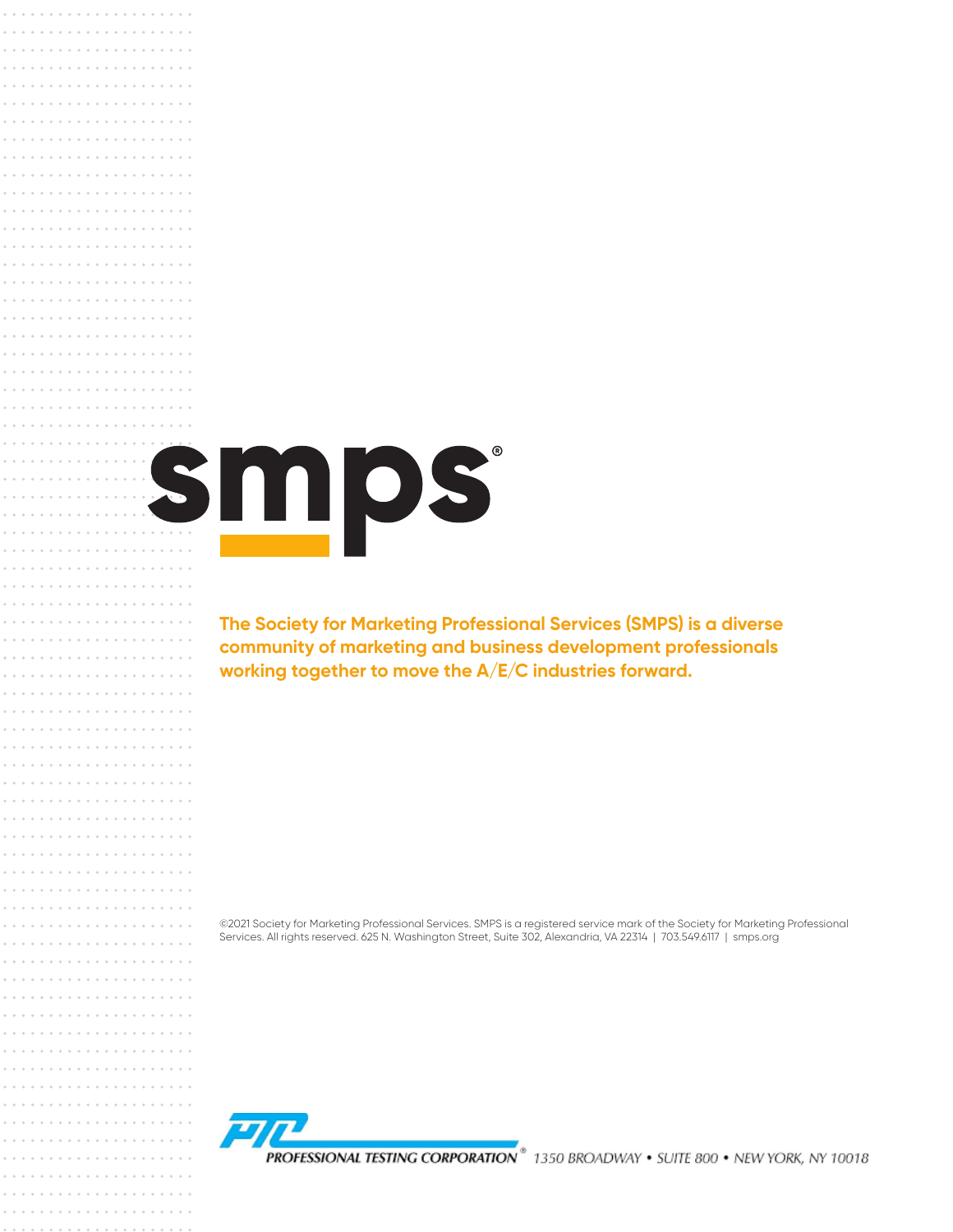# **Table of Contents**

| <b>CPSM Mission Statement 2</b>               | Test Scoring and Score Reporting 9                                                                 |  |
|-----------------------------------------------|----------------------------------------------------------------------------------------------------|--|
| Purpose of the CPSM Program 2                 | <b>Examination-Question Analysis</b>                                                               |  |
| Elevating the Professional Standard           | <b>Scoring Procedure</b>                                                                           |  |
| Administration of the CPSM Program 2          | Score Processing and Reporting                                                                     |  |
| General Information 3                         | Re-Examination                                                                                     |  |
| <b>Eligibility Requirements</b>               | <b>CPSM Certification and Recertification 10</b>                                                   |  |
| <b>Application Process</b>                    | Recognition of Certification                                                                       |  |
| Fees                                          | Recertification                                                                                    |  |
| Refunds and Transfers                         | Life Certification                                                                                 |  |
| Examination Administration. 4                 | General Policies 10                                                                                |  |
| Scheduling Authorization                      | Release of Information                                                                             |  |
| Scheduling Your Examination Appointment       | Nondiscrimination                                                                                  |  |
| Exam Appointment and Testing Time             |                                                                                                    |  |
| Rescheduling Examinatin Appointments          | Appendix 1: Code of Ethics                                                                         |  |
| Within a Testing Period                       | Appendix 2: Content Outline                                                                        |  |
| <b>CPSM Examination Information.</b> 6        | Appendix 3: Test-Taking Suggestions                                                                |  |
| Development and Validation                    |                                                                                                    |  |
| <b>Examination Development</b>                |                                                                                                    |  |
| <b>Examination Format</b>                     |                                                                                                    |  |
| Preparation for Examination                   |                                                                                                    |  |
| <b>CPSM Test Administration Information 7</b> |                                                                                                    |  |
| Rules of the Examination                      | This handbook contains necessary information<br>about the Certified Professional Services Marketer |  |
| Testing Conditions or Examination Feedback    |                                                                                                    |  |

Security Procedures

Testing Accommodations

about the Certified Professional Services Marketer Examination (CPSM). Please retain it for future reference. Candidates are responsible for reading these instructions carefully. This handbook is subject to change.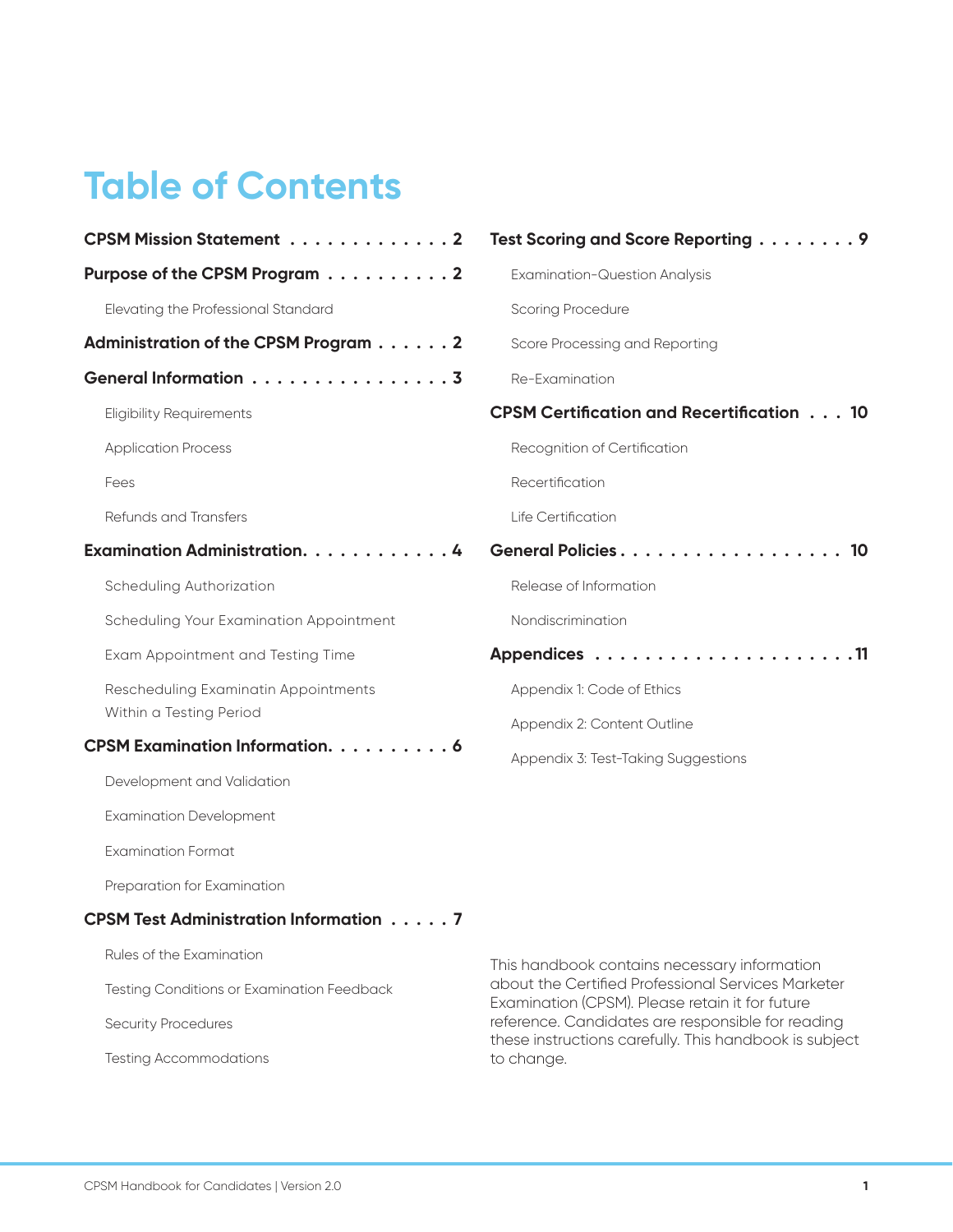# **CPSM Mission Statement**

The Society for Marketing Professional Services (SMPS) is committed to being the premier resource for education and information in marketing professional services. The Society's certification program seeks to enhance the professional standing of professional services marketers with their employers, their peers, and the public.

The Certified Professional Services Marketer (CPSM) is recognized as an individual who has met a rigorous standard of experience and expertise in marketing professional services and who agrees to adhere to the ethics and responsibilities of the profession as outlined in the CPSM Code of Ethics.

# **Purpose of the CPSM Program**

#### **ELEVATING THE PROFESSIONAL STANDARD**

Candidates who apply for the CPSM designation are taking their first step toward joining a distinguished group of professionals who have made a commitment to excellence in career advancement and to an ongoing pursuit of knowledge. The CPSM examination is intended to test the knowledge of those individuals involved in marketing or business development for firms providing professional services.

This certification is designed to:

- \ Raise the professional standards and stature of the professional practice
- \ Encourage self-assessment by offering guidelines for achievement in the profession
- \ Identify and award recognition to persons who have demonstrated knowledge and skills of the practice and related disciplines through a test of competency
- \ Increase recognition for the profession and the industry
- \ Influence the future direction of the profession

The CPSM designation is a mark of distinction and offers you a wide range of important benefits:

- \ Improved ability to compete in the job market
- \ Enhanced credibility as a professional
- \ Potential for increased compensation and benefits

# **Administration of the CPSM Program**

The CPSM examination is offered solely by the Society for Marketing Professional Services. The Society's specific responsibilities are the development, administration, and ongoing evaluation of the certification program. The SMPS Headquarters address is:

**Society for Marketing Professional Services 625 N. Washington Street, Suite 302 Alexandria, VA 22314 www.smps.org Phone: 703.549.6117** 

Questions regarding the certification process may be referred to the Professional Testing Corporation, 212.356.0660 or **ptcny@ptcny.com/contact**.

Test construction and administration services for the CPSM examination are provided by:

**Professional Testing Corporation (PTC) 1350 Broadway, Suite 800 New York, NY 10018 www.ptcny.com Phone: 212.356.0660 | Fax: 212.356.0678**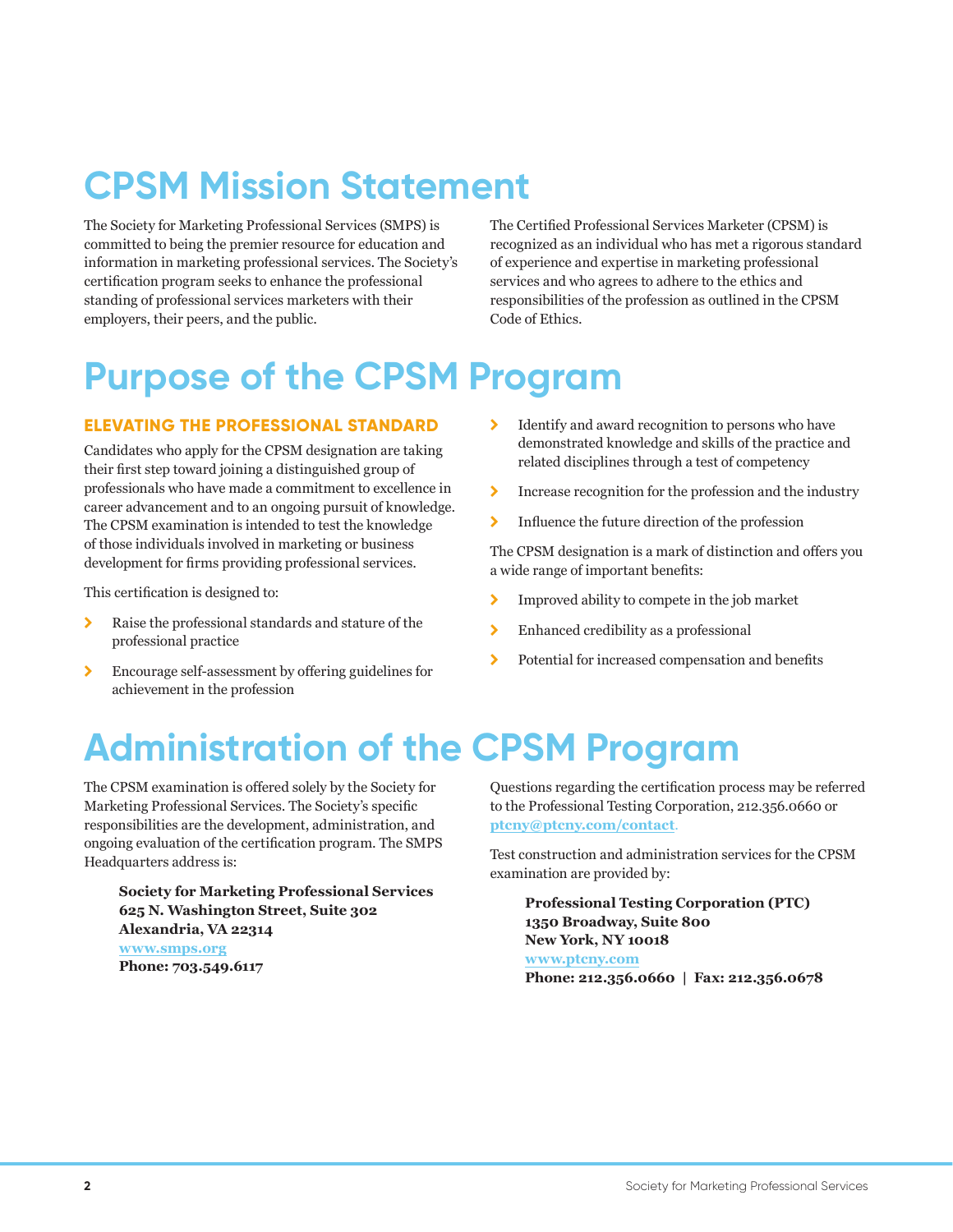# **General Information**

#### **Eligibility Requirements**

Candidates must meet the following requirements to be eligible to take the CPSM examination:

- \ A bachelor's degree or higher plus four years of experience in marketing or business development for firms providing professional services, or
- \ An associate's degree plus six years of experience in marketing or business development for firms providing professional services, or
- \ Without a degree, eight years of experience in marketing or business development for firms providing professional services
- $\blacktriangleright$  A pledge to abide by the CPSM code of ethics (see appendix 1)

#### **Application Process**

- **1.** Read and follow the directions on the application and in this handbook. All applications must be completed online. The application can be found on Professional Testing Corporation's website ptcny.com/test-sponsors/ smps/.
- **2.** Complete the online application, upload a copy of your degree or transcript, and pay the appropriate fee.
	- > Eligible candidates may select one of two threeweek testing windows offered to sit for the CPSM examination.
	- $\sum$  Candidates who fail and wish to retake the examination may do so upon submission of a new application and payment of the retesting fee.

| <b>APPLICATION DEADLINE</b> | <b>TESTING WINDOW</b> |
|-----------------------------|-----------------------|
| February 7, 2022            | March 5-26, 2022      |
| August 3, 2022              | September 3-24, 2022  |

#### **Fees**

Fees for the CPSM examination:

|                | <b>APPLICATION</b> | <b>EXAMINATION</b> | <b>TOTAL</b> |
|----------------|--------------------|--------------------|--------------|
| Member Fee     | \$245              |                    | \$520        |
| Non-Member Fee | 935G               | \$415              | ;765         |

#### **All fees are due upon submission of your application for the CPSM examination.**

Retesting/rescheduling fees for the Certified Professional Services Marketer examination:

|                | <b>EXAMINATION</b> |
|----------------|--------------------|
| Member Fee     | \$275              |
| Non-Member Fee | \$415              |

## **Refunds and Transfers**

- \ There will be no refund of fees unless applicants are ineligible for the examination.
- \ Ineligible candidates will be refunded their fees minus an administrative fee.
- \ No refunds will be issued for applying for the incorrect examination or testing period, for failing to make an examination appointment, or for failing to appear at your scheduled appointment.

Please be advised: Prometric does not have the authority to grant transfers to another testing period or refunds.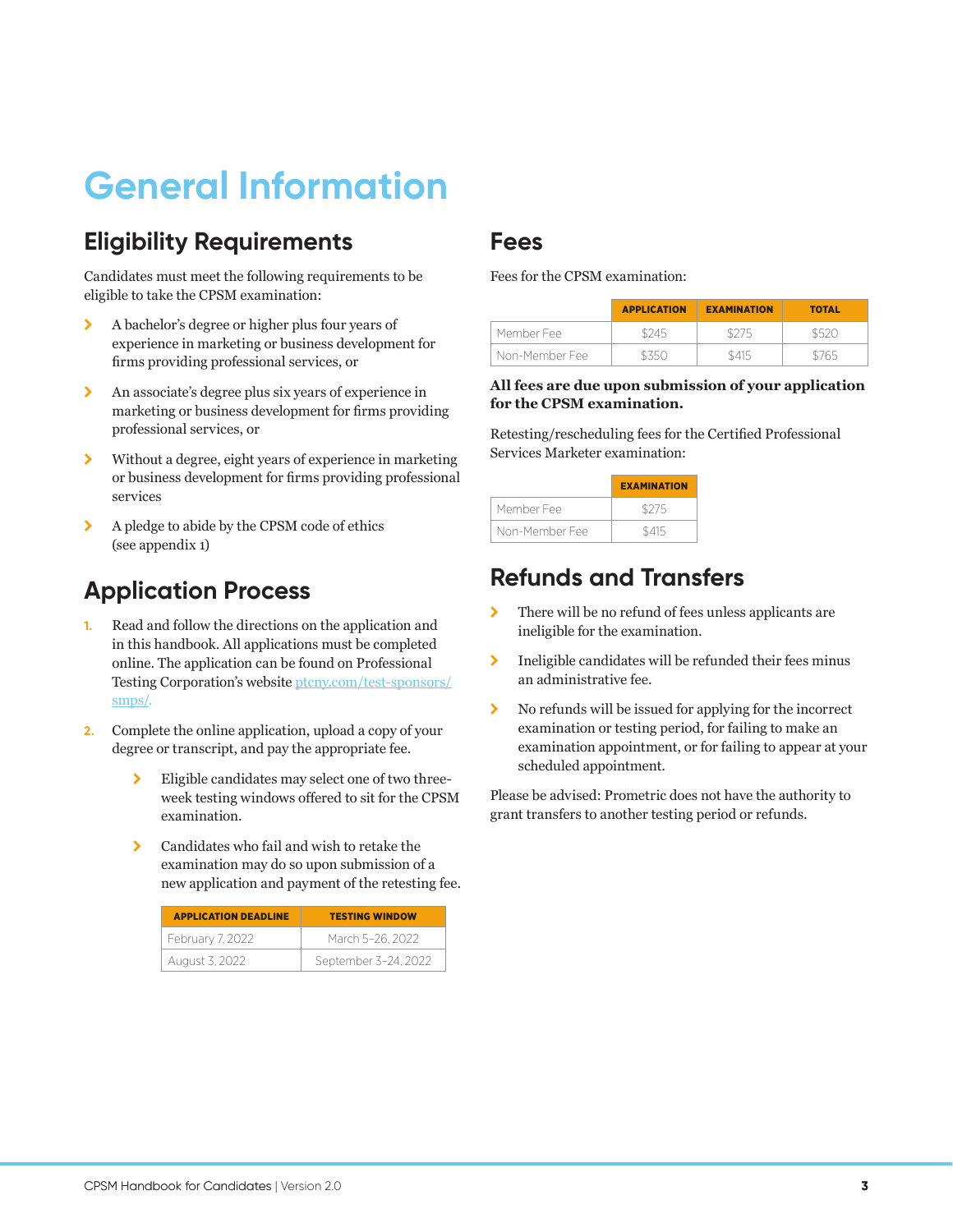# **Examination Administration**

The Certification Examination for Professional Services Marketers is administered during an established threeweek testing window on a daily basis, excluding holidays, at computer-based testing facilities and via live remote proctoring managed by Prometric.

## **Scheduling Authorization**

PTC will send approved candidates an email called the Scheduling Authorization. These emails are sent out approximately 11 weeks before the first day of the testing window. The emails come from notices@ptcny.com.

Candidates may not make an appointment until they receive a scheduling authorization. If you don't receive your email three weeks before the start of your testing window, contact PTC.

#### **Scheduling Examination Appointments**

The Scheduling Authorization will indicate how to schedule your examination appointment with Prometric as well as the dates during which testing is available. Appointment times are first-come, first-served, so schedule your appointment as soon as you receive your Scheduling Authorization in order to maximize your chance of testing at your preferred location and on your preferred date. Candidates who wait until the last minute run the risk of missing out on their preferred date, time, and testing center. Candidates unable to schedule an appointment will forfeit their fees.

After you make your test appointment, Prometric will send you a confirmation email with the date, time, and location of your exam. Please check this confirmation carefully for the correct date, time, and location. Contact Prometric at (800) 741-0934 if you do not receive this email confirmation or if there is a mistake with your appointment.

\ Note: International candidates may also schedule, reschedule, or cancel an appointment online at **http:// www.prometric.com/CMSC**.

## **Exam Appointment and Testing Time**

Plan to be at the exam site for **3.5 hours** (3 hours and 30 minutes):

**0.50 hours** (30 minutes) pre-exam check-in **3.00 hours** and minutes of SEAT time at the computer

- ▶ 2.75 hours (2 hours and 45 minutes) to answer the 150 questions
- \ 0.25 hours (15 minutes) of non-exam content: NDA, tutorial, and post-exam survey

**3.50 total hours** (3 hours and 30 minutes) at the exam site

- \ The amount of time you will have to answer the questions is 2.75 hours (2 hours and 45 minutes).
- \ You need to arrive at the testing center 30 minutes before the start of the exam for check-in and security procedures.
- \ The exam will begin at your appointment time
- \ The first 10 minutes will be administrative procedures: NDA and tutorial
- $\sum$  The timing countdown will begin when you start answering the exam questions.
- \ The exam has a visible timer that will let you know the amount of time remaining to answer the questions. You may end the test before the 2.75 limit, but if you end the exam early, you will not be able to return.
- $\blacktriangleright$  When you end the exam, there is an additional 5 minutes on the computer to take a survey.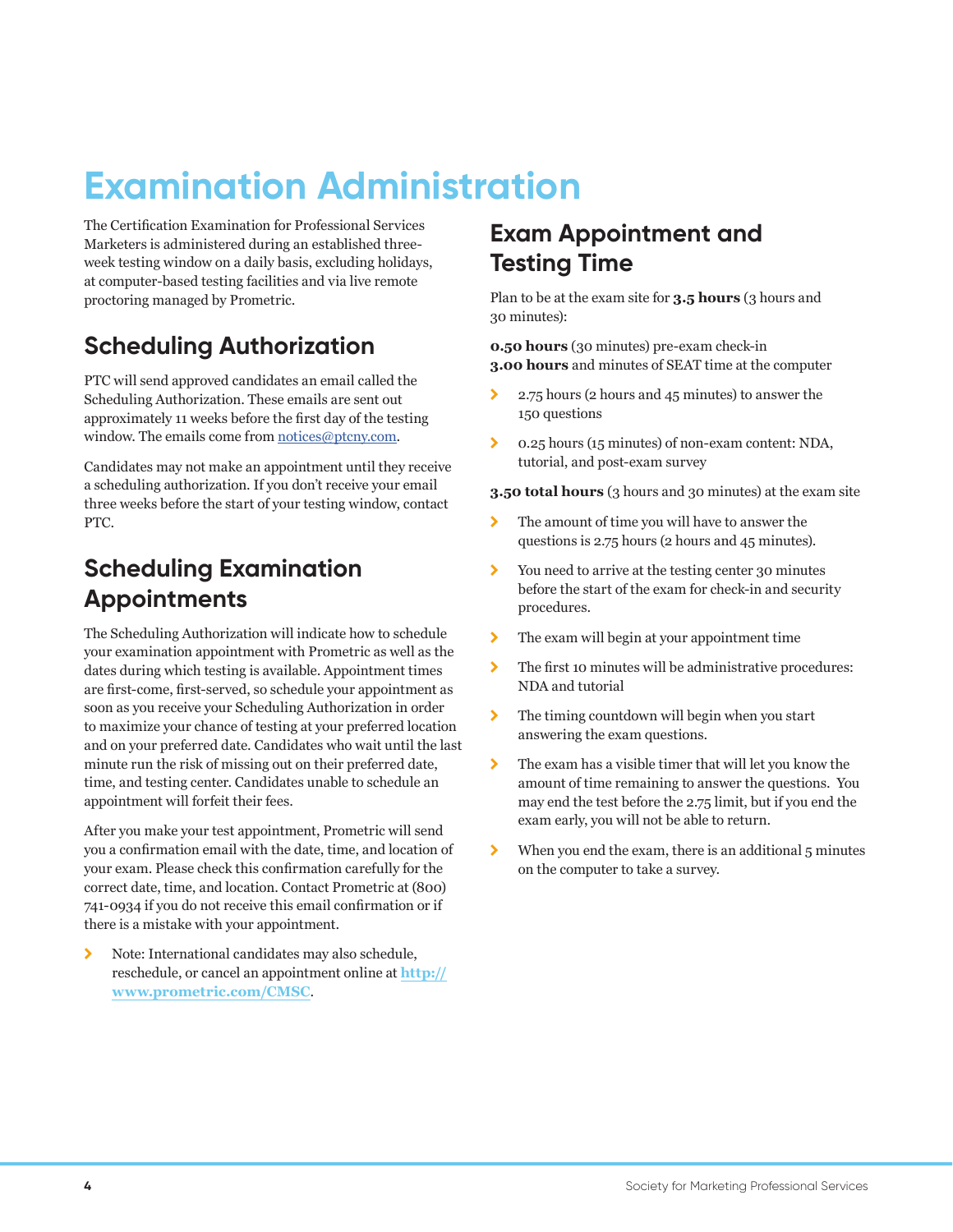## **Rescheduling Examination Appointments within a Testing Period**

Candidates are able to reschedule their examination appointments within the same testing period as long as the request is submitted within the timeframe described below. Reschedule within the permitted time frame by calling or going to the Prometric website: **www.prometric.com/ SMPS**.

| <b>TIME FRAME</b>                                                            | <b>RESCHEDULE</b><br><b>PERMITTED?</b> | <b>STIPULATIONS</b>                                                                                                                                                                                                                                                             |
|------------------------------------------------------------------------------|----------------------------------------|---------------------------------------------------------------------------------------------------------------------------------------------------------------------------------------------------------------------------------------------------------------------------------|
| Requests submitted<br>30 days or more<br>before the original<br>appointment  | Yes                                    | None                                                                                                                                                                                                                                                                            |
| Requests submitted<br>29 to 5 days<br>before the original<br>appointment     | Yes                                    | Candidate must<br>pay Prometric a<br>rescheduling fee<br>of \$50.                                                                                                                                                                                                               |
| Requests submitted<br>less than 5 days<br>before the original<br>appointment | No                                     | Candidates who<br>do not arrive<br>to test for their<br>appointment will<br>be considered<br>a no-show<br>and all their<br>examinations fees<br>will be forfeited.<br>Candidates will<br>need to reapply<br>and pay full<br>examination fees<br>for a future testing<br>period. |

Please note: Canceling your examination appointment will result in a forfeiture of examination fees.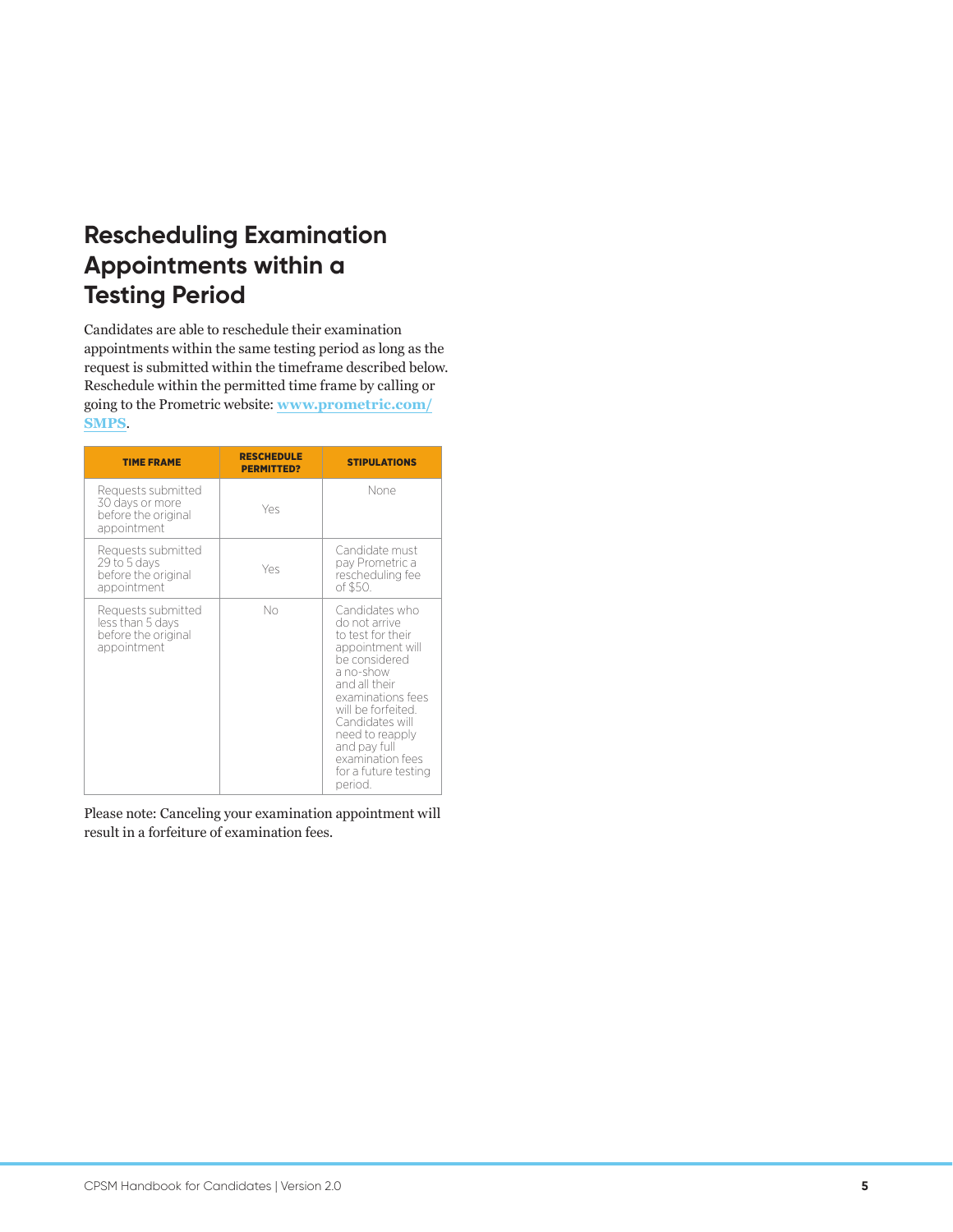# **CPSM Examination Information**

## **Development and Validation**

From its inception, SMPS has been committed to offering a valid and reliable certification examination. Working under expert consultation, the SMPS Board of Directors and the Certification Committee rely on the highest standards of examination development methodology.

This methodology is designed to ensure that the resulting examination is valid and reliable. A valid examination is one that accurately reflects the knowledge and skills required for competent practice. Evidence for the validity of the CPSM examination has been gathered via two independent methods. First, a Role Delineation Survey and the resulting Test Content Outline for the examination were validated by a random sample of practicing marketers of professional services across the United States. Second, experts in the field of marketing professional services validated all questions in the examination.

## **Examination Development**

The SMPS Certification Committee, working with PTC's psychometric staff, is responsible for examination-question development, examination construction, establishment of a passing point score for the examination, and assurance that the program reflects the changing needs of the profession.

Questions appearing on the CPSM examination have been subjected to rigorous review. The Certification Committee members validate each question as relevant and important for competency in the designated areas of knowledge for marketers of professional services. The questions are also reviewed for potential bias, making sure that context, setting, terminology, and content are appropriate for all segments of the candidate population.

## **Examination Format**

The CPSM examination consists of 150 four-option, multiplechoice questions that were developed in accordance with the SMPS Domains of Practice (see Appendix 2). Each question is carefully written, referenced, and validated to determine its accuracy and correctness. There is only one answer that is MOST CORRECT for each test question. All questions are of equal weight, and it is to the candidate's benefit to answer every examination question.

## **Preparation for Examination**

A list of suggested reading is provided online at: **www.smps.org/Certification/Study**.

Study tools are designed to help candidates gain an understanding of the topics covered on the examination. However, candidates are responsible for keeping up to date on any relevant changes or significant developments in the field of professional services marketing. **The CPSM examination is developed according to the Domains of Practice, is not based on memorization, and is not linked to specific books or reference materials.** Candidates are responsible for demonstrating the knowledge defined by the Domains of Practice and should design their own preparation process, using such reference materials as they deem appropriate and necessary. Both knowledge and relevant experience are required to complete the examination successfully.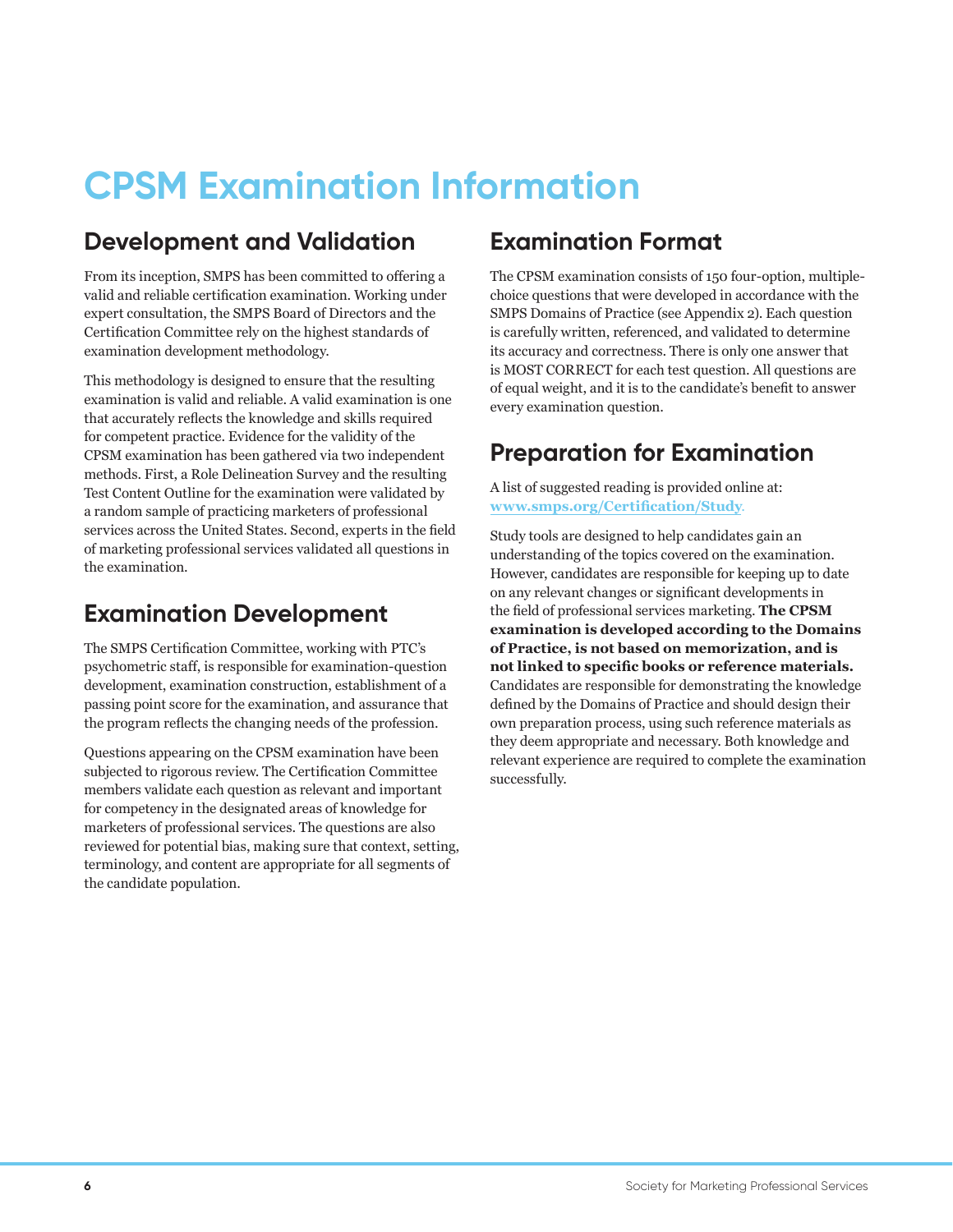# **CPSM Test Administration Information**

#### **Rules of the Examination**

- \ You must present your current driver's license, passport, or U.S. Military ID at the time of your scheduled appointment. Temporary/paper IDs will not be accepted at the testing center. **Candidates without their valid ID or with temporary paper IDs will NOT be permitted to test.**
- $\sum$  No Electronic devices that can be used to record, transmit, receive, or play back audio, photographic, text, or video content, including but not limited to, cell phones, laptop computers, tablets, Bluetooth devices; wearable technology (such as smart watches), MP3 players (such as iPods), pagers, cameras, and voice recorders are permitted to be used and cannot be taken in the examination room. Prometric provides lockers for your personal items
- $\lambda$  No papers, books or reference materials may be taken into or removed from the examination room.
- $\lambda$  No questions concerning content of the examination may be asked during the examination session. The candidate should read carefully the directions that are provided on screen at the beginning of the examination session.
- $\sum$  Candidates are prohibited from leaving the testing room while their examination is in session, with the sole exception of going to the restroom.
- \ Candidates who take an unscheduled break are subject to additional security screenings before being permitted to reenter the testing room.
- $\blacktriangleright$  Bulky clothing, such as sweatshirts (hoodies), jackets, coats, and hats (except hats worn for religious reasons), and most types of jewelry may not be worn while taking the examination. Proctors will ask you to remove such items and place them in your locker. Please see Prometric's statement on Test Center Security for more information.
- \ All watches and "Fitbit" type devices cannot be worn during the examination. It is suggested that these items are not brought to the test center.
- $\lambda$  No food/beverages are permitted inside the testing room. Leave these items in your assigned locker.

## **Testing Conditions or Examination Feedback**

Any candidate who feels that the examination effort was negatively impacted by the test center conditions should notify the proctor immediately. The situation should also be reported to PTC at **www.ptcny.com/contact** within 3 business days of the test appointment. Any comments about the test itself should also be reported to PTC at **www. ptcny.com/contact** within 3 business days of the test appointment.

#### **Security Procedures**

No individuals other than the candidates are permitted near the testing room at any time. Upon completion of their examination, candidates are required to leave the testing area immediately. Areas around the testing room will be monitored throughout the administration of the examination for security purposes.

Candidates are not permitted to leave the testing room to use a telephone while their exam is in session. Excessive requests to use the restroom and prolonged leaves of absence from the test administration room will be noted by the proctor on the test center reports submitted to Prometric and SMPS.

Any candidate who gives or receives assistance from another candidate or is found to be using unauthorized materials or aids during the test administration will be required to surrender all examination materials immediately and leave the testing area. In these circumstances, the candidate's examination will not be scored and the situation will be reported to SMPS.

SMPS reserves the right to prosecute or take any other action deemed appropriate against any individual who removes or attempts to remove examination material by any means from the test center.

Any candidate who violates security will not have his or her examination processed.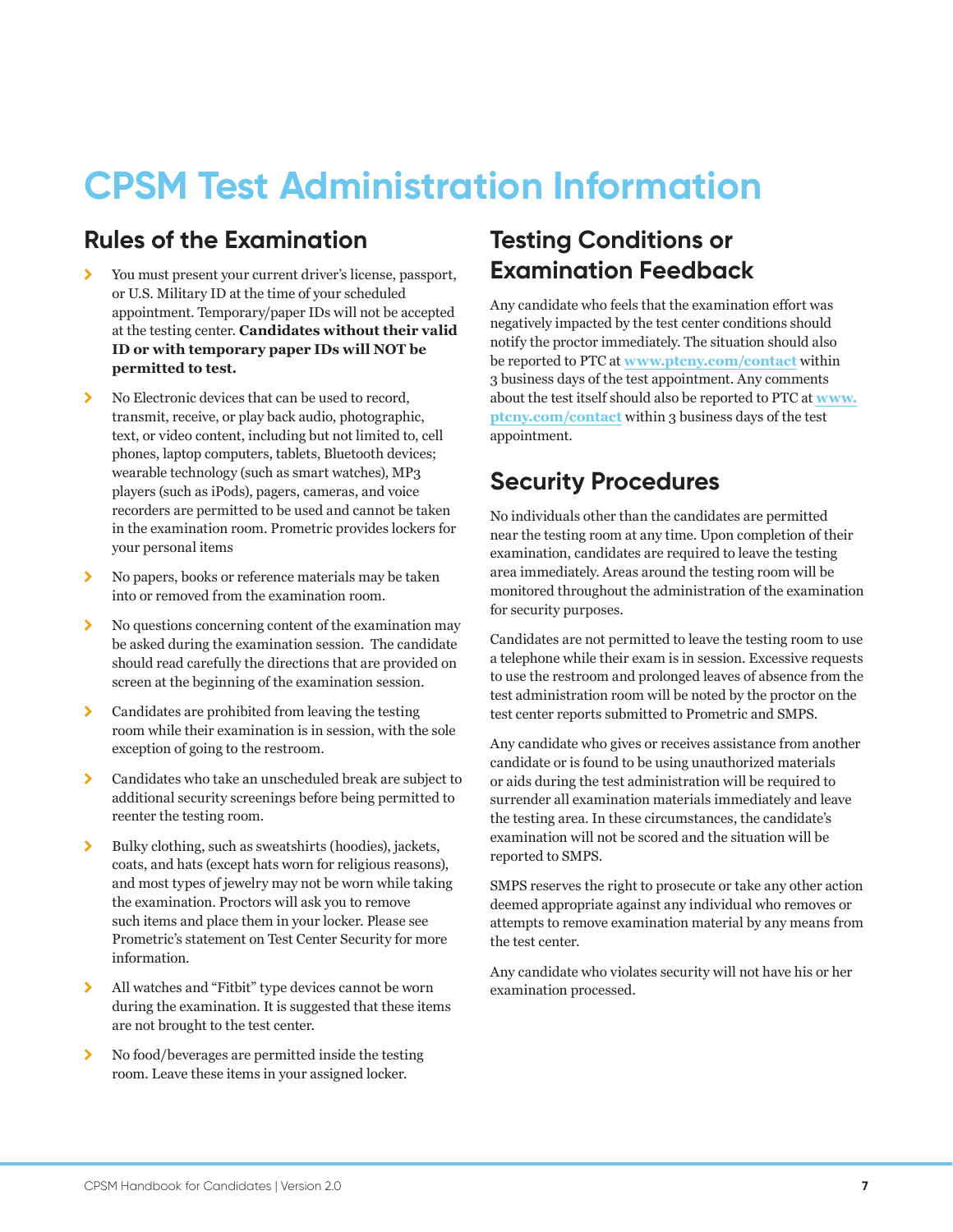## **Testing Accommodations**

SMPS and PTC support the intent of and comply with the Americans with Disabilities Act (ADA). PTC will take steps reasonably necessary to make certification accessible to persons with disabilities covered under the ADA. According to the ADA, an individual with a disability is a person who has a physical or mental impairment that substantially limits a major life activity (such as seeing, hearing, learning, reading, concentrating, walking) or a major bodily function (such as neurological, endocrine, or digestive system). The information you provide and any documentation regarding your disability and test accommodations will be held in strict confidence.

All approved testing accommodations must maintain the psychometric nature and security of the examination. Accommodations that fundamentally alter the nature or security of the exam will not be granted.

Testing arrangements may be made upon receipt of the application, examination fee, and a completed and signed Request for Special Needs Accommodations Form, available from **www.ptcny.com/PDF/PTC\_ SpecialAccommodationRequestForm.pdf** or by calling PTC at (212) 356-0660.

This form must be uploaded with the online application no later than 8 weeks prior to the start of the chosen testing period.

Only those requests made and received on the official Request for Special Needs Accommodations Form will be reviewed. Letters from doctors and other healthcare professionals must be accompanied by the official form and will not be accepted without the form. All requests must be made at the time of application. Accommodations cannot be added to an existing exam appointment.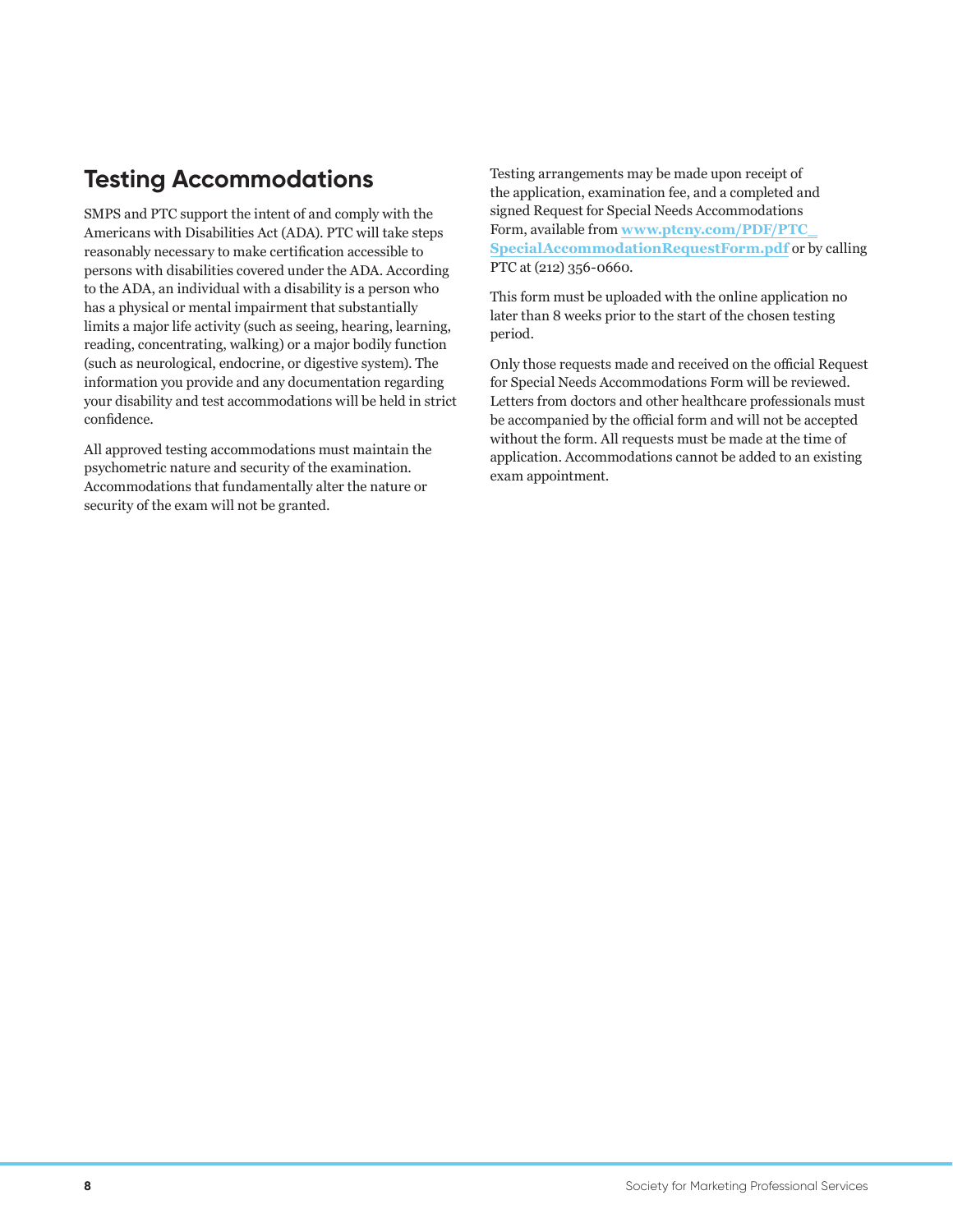# **Test Scoring and Score Reporting**

## **Examination: Question Analysis**

SMPS, in accordance with PTC will evaluate the statistical properties of all questions on the examination. Any items demonstrating potential questionable statistical properties are flagged and reviewed by SMPS content experts.

## **Scoring Procedure**

The passing score for the CPSM examination has been reviewed and approved by SMPS and has been determined using a criterion-referenced methodology.

#### **Score Processing and Reporting**

Candidates will be notified via email by PTC within four weeks of the close of the testing period whether they have passed or failed the examination. Scores on the major areas of the examination and on the total examination will be reported. Failure to receive the report of the results should be reported to PTC at (212) 356-0660.

Candidates are not eligible to use the CPSM credential until their official passing score is received.

To receive your scores without delay, be sure to notify PTC of any address changes.

#### **Re-examination**

If a candidate fails to achieve a test score equal to or greater than the minimum passing score upon their initial attempt, the candidate may elect to retake the exam. Submit a new application online at **www.ptcny.com** and pay the retesting fee.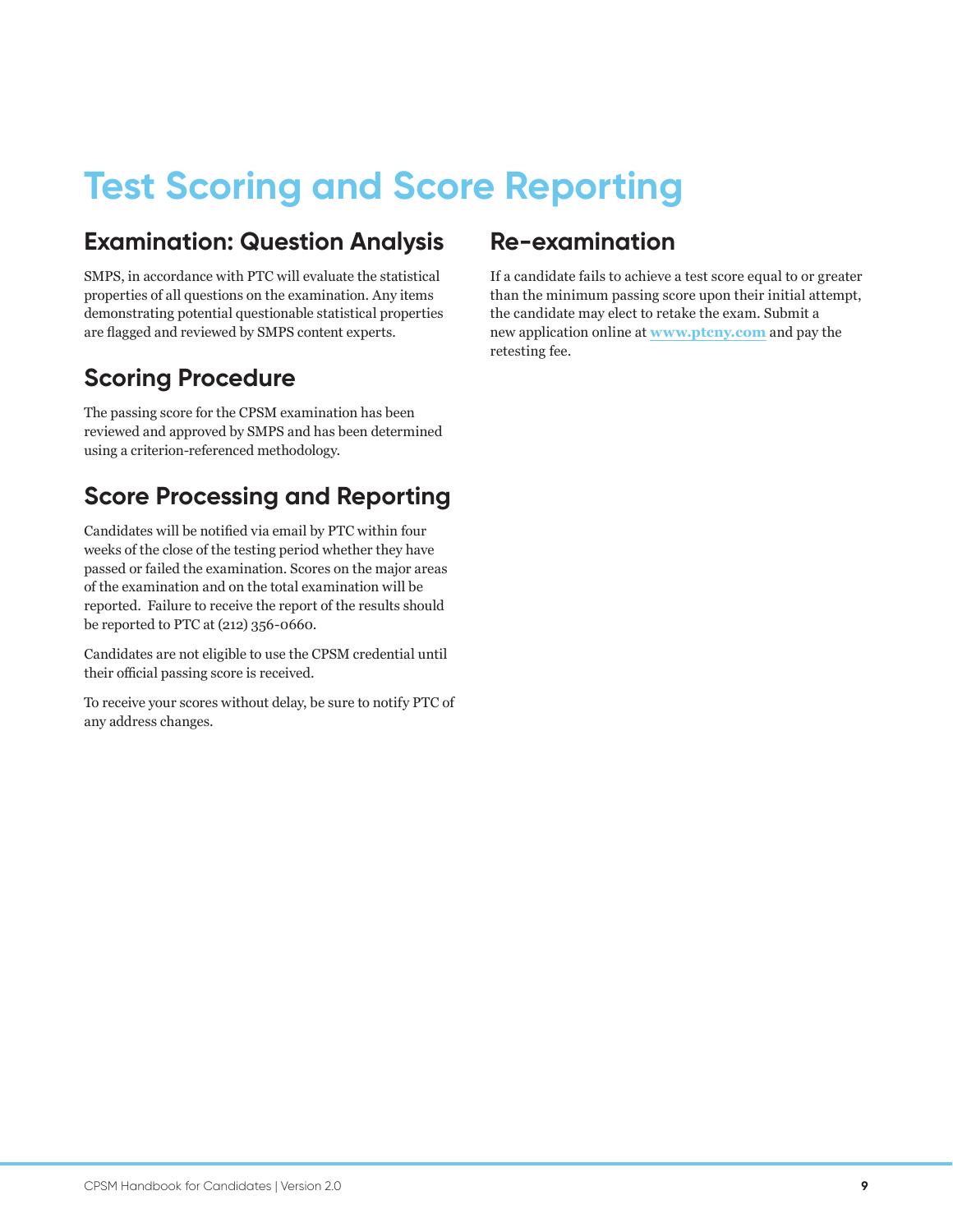# **CPSM Certification and Recertification**

## **Recognition of Certification**

Candidates who pass the examination will be entitled to use the CPSM designation after their name. Each candidate will be given a certificate of achievement and a lapel pin. Upon request, SMPS will notify the candidate's firm principal/employer of the candidate's outstanding accomplishment.

## **Recertification**

The CPSM designation is valid for a three-year period. To maintain certification, the candidate must accumulate a minimum of 50 continuing education units (CEUs) within each subsequent three year period. CEUs for recertification may be accumulated in a variety of ways, through SMPS or other organizations offering educational content that relates to the SMPS Domains of Practice.

Failure to accumulate the minimum 50 CEUs, submitting a recertification application and recertification fees will result in revocation of the CPSM designation.

Following are the guidelines for calculating CEUs: One CEU is awarded for each contact hour of instruction. A contact hour is defined as one hour of interaction between a learner and an instructor. For purposes of calculating CEUs, breaks, meals, or social/networking time cannot be included in the contact time. A presentation during a meal function can be counted for the length of the presentation only. Meeting time devoted to business or committee activities may not be counted.

## **Life Certification**

Certified Professional Services Marketers who maintain their certification throughout their careers will be certified for life upon reaching the age of 65. No further reporting is necessary except for notifying the SMPS certification administrator of meeting the age requirement.

# **General Policies**

## **Release of Information**

SMPS will release CPSM status verification, but not scores, upon request. Requests should be directed to the CPSM Certification Program at the SMPS Headquarters. SMPS will maintain a current listing of Certified Professional Services Marketers.

## **Nondiscrimination**

SMPS endorses the principles of equal opportunity. Eligibility criteria for examination and certification under the CPSM program are applied equally to all applicants regardless of race, sex, age, religion, national origin, sexual orientation, or disability.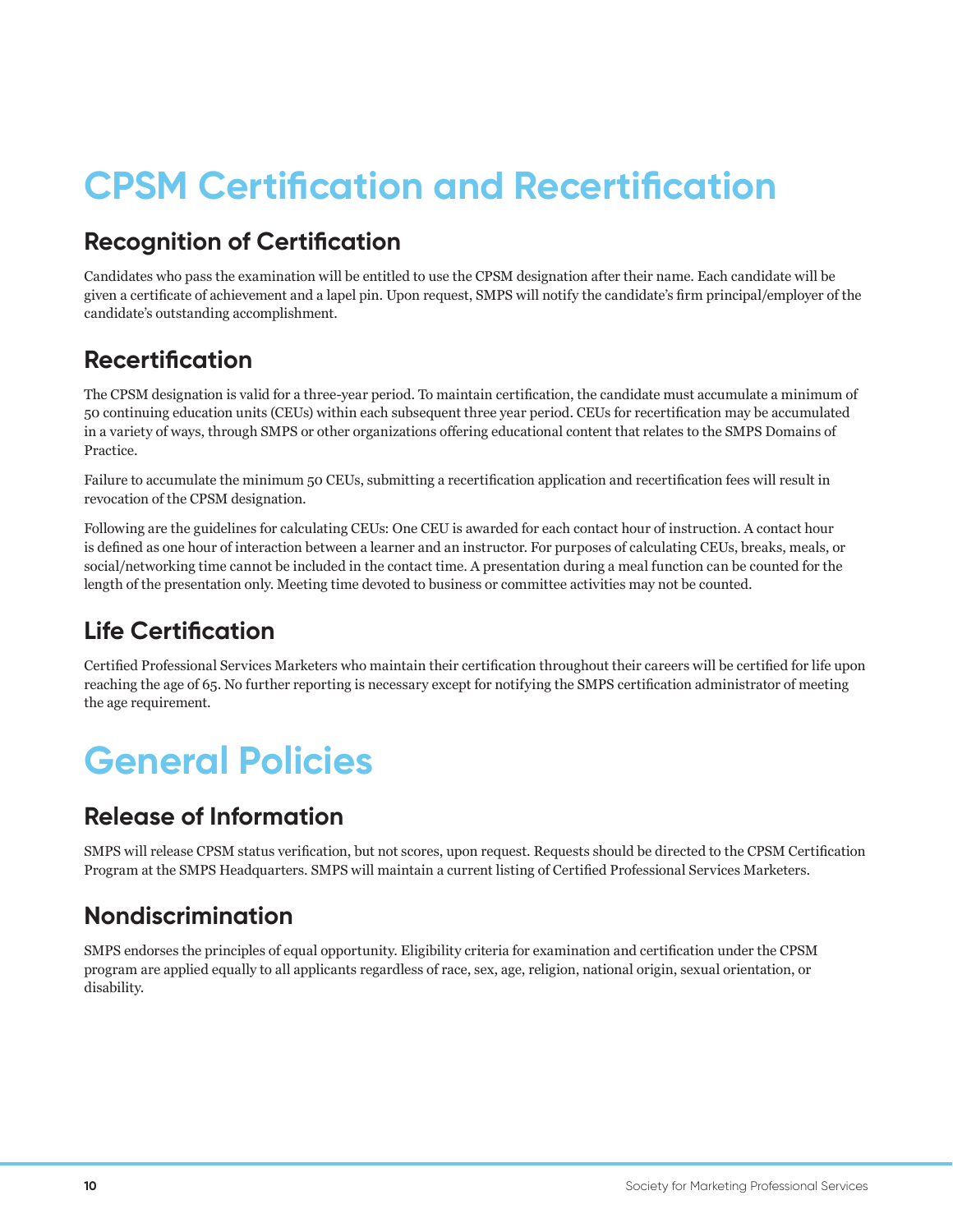# **Appendix 1: Code of Ethics**

As a Certified Professional Services Marketer (CPSM), it is the Society's intention that you will aspire to adhere to a Code of Ethics. It recognizes your integrity and obligation to maintain high standards of individual professional behavior, as well as your responsibility to promote these same standards within our industry.

As a Certified Professional Services Marketer:

- $\sum$  I will maintain and advance my knowledge of professional services marketing, respect the body of marketing knowledge, and contribute to its growth.
- > I promise to continually seek to raise the standards of excellence in professional services marketing.
- $\blacktriangleright$  I pledge to pursue my professional activities with honesty and fairness, to demonstrate the highest standard of personal conduct, to actively encourage the highest level of ethical standards within the profession, and to report unethical behavior to the Society for Marketing Professional Services.
- > I promise to practice in a manner that supports the rights of employers, employees, and clients and will not discriminate because of race, sex, age, religion, national origin, sexual orientation, or disability.
- \ I recognize my responsibility to uphold all laws and regulations relating to my firm's policies and activities.
- \ I promise to be loyal to the firm that employs me and pursue its objectives in ways that are consistent with the public interest.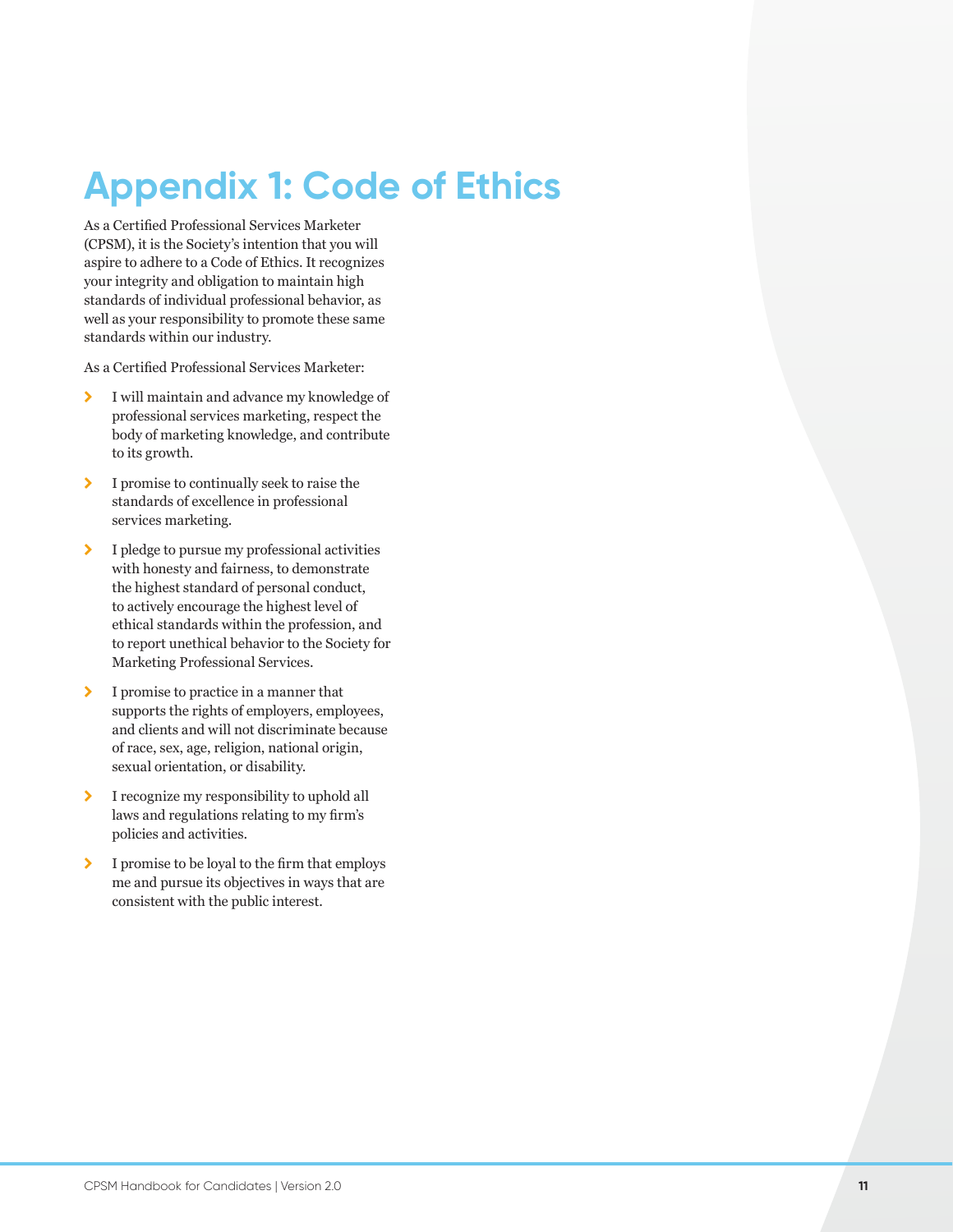# **Appendix 2: Content Outline**

The Content Outline for the CPSM examination was developed using the results of a role delineation survey conducted by SMPS in cooperation with Professional Testing Corporation. This Content Outline lists the percentage of questions on the test that assess knowledge associated with performance of each of the practice domains. Under each domain, there is a sample listing of the areas of knowledge that a marketer must possess in order to demonstrate the skills under that domain. Each domain is listed with a descriptive set of skills associated with that domain. For example, questions on Marketing Research may relate to such skills as establishing methodologies for collecting and evaluating information or monitoring sources of industry-related market information. Preparation for the examination should be focused on both domains/skills and knowledge requirements to demonstrate those skills.

#### **Domain 1: Marketing Research (13%)**

#### **KNOWLEDGE AREAS**

- > Research Design
- > Data-Gathering Techniques
- > Data Analysis Techniques
- \ Marketing Audit Components
- > Market Research Techniques
- \ Federal, State, and Local Laws and Regulations
- \ Federal, State, and Local Forms and Guidelines
- \ Federal, State, and Local Business Classifications
- > Technical and Industry
- > Terminology Training Methods

- > Monitor social, demographic, cultural, and economic trends
- \ Monitor industry-related market information
- \ Read publications relevant to a target market
- \ Forecast trends
- $\sum$  Set up methodologies for collecting and evaluating information
- \ Maintain a network of contacts to keep abreast of relevant markets and trends
- > Design research studies
- $\blacktriangleright$  Evaluate research studies
- > Analyze research results
- > Document research results
- \ Participate in market research activities
- \ Monitor federal, state, and local regulatory matters
- > Read marketing reference materials
- > Gather data using interviews
- \ Gather data using surveys
- \ Gather data using focus groups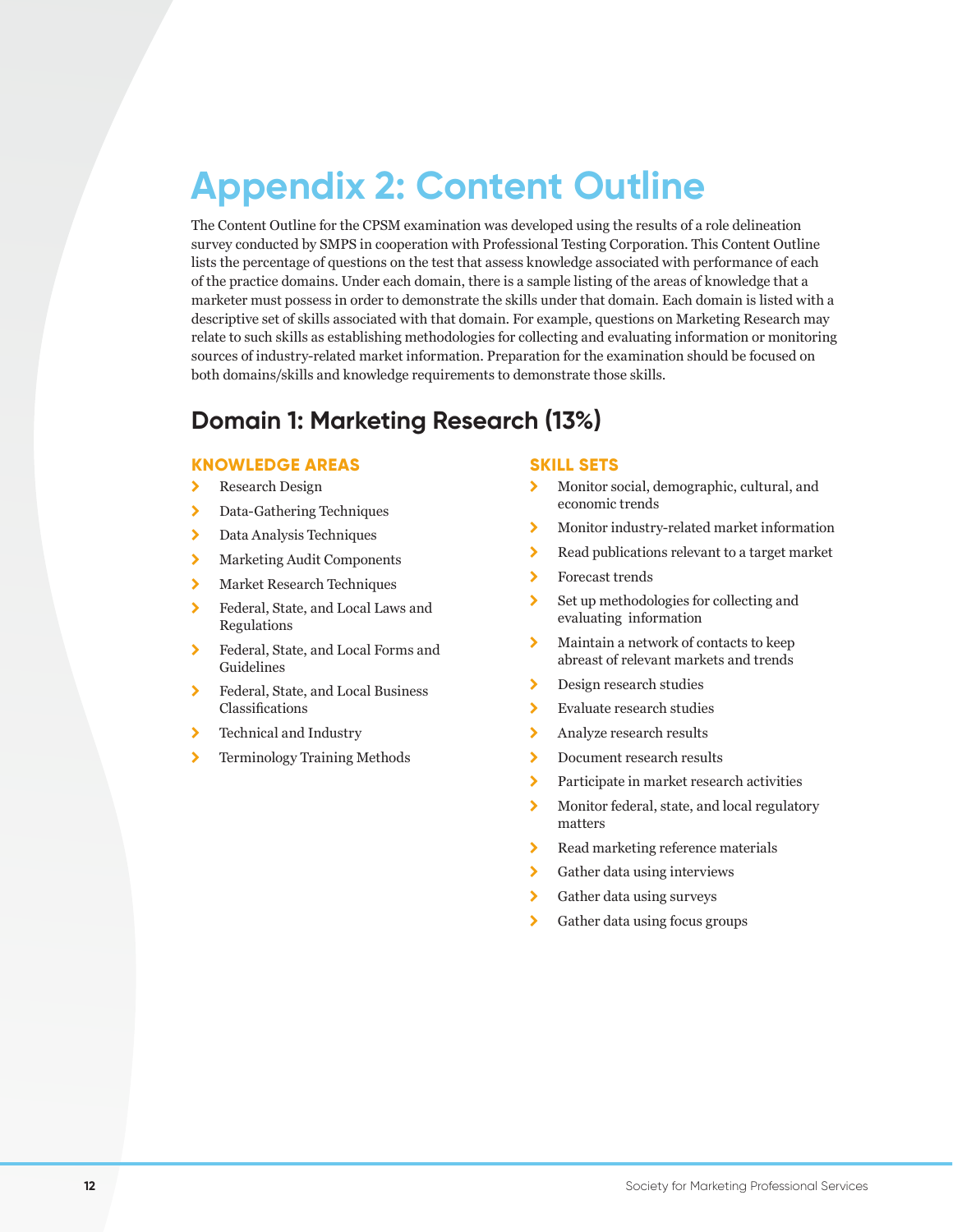## **Domain 2: Marketing Planning (18%)**

#### **KNOWLEDGE AREAS**

- > Research Design
- > Data-Gathering Techniques
- > Data Analysis Techniques
- \ Strategic Plan Components
- \ Business Plan Components
- \ Marketing Audit Components
- \ Marketing Planning Techniques
- > Market Research Techniques
- > Basic Accounting Principles
- > Budgeting
- > Basic Management Principles
- \ Written Communication
- \ Verbal Communication
- \ Contact Management Databases
- \ Federal, State, and Local Laws and Regulations
- \ Federal, State, and Local Forms and Guidelines
- \ Technical and Industry Terminology
- \ Copyright Laws
- \ Contract Components
- \ Negotiation Techniques
- \ Personnel Management
- > Training Methods
- > Motivational Techniques
- \ Group Dynamics
- > Team-Building Principles
- $\blacktriangleright$  Media
- \ Business Etiquette and Protocol
- \ Organizational Structure

- \ Analyze data of relevant industries and competitors
- \ Analyze relevant historical and contemporary data
- > Analyze market data
- \ Interpret market research results
- \ Conduct a SWOT analysis
- \ Collect industry marketing cost data
- > Participate in strategic planning
- > Develop a vision statement
- > Develop goals and objectives
- $\blacktriangleright$  Facilitate the planning process
- \ Select target markets
- > Create a marketing plan
- \ Create a marketing budget
- > Set marketing goals
- > Manage implementation of a marketing plan
- > Manage the marketing budget
- $\sum$  Estimate the impact of marketing on the bottom line
- > Estimate return on investment of the marketing plan
- $\triangleright$  Conduct a cost/benefit analysis
- \ Provide a progress report on the marketing plan
- $\blacktriangleright$  Revise the marketing plan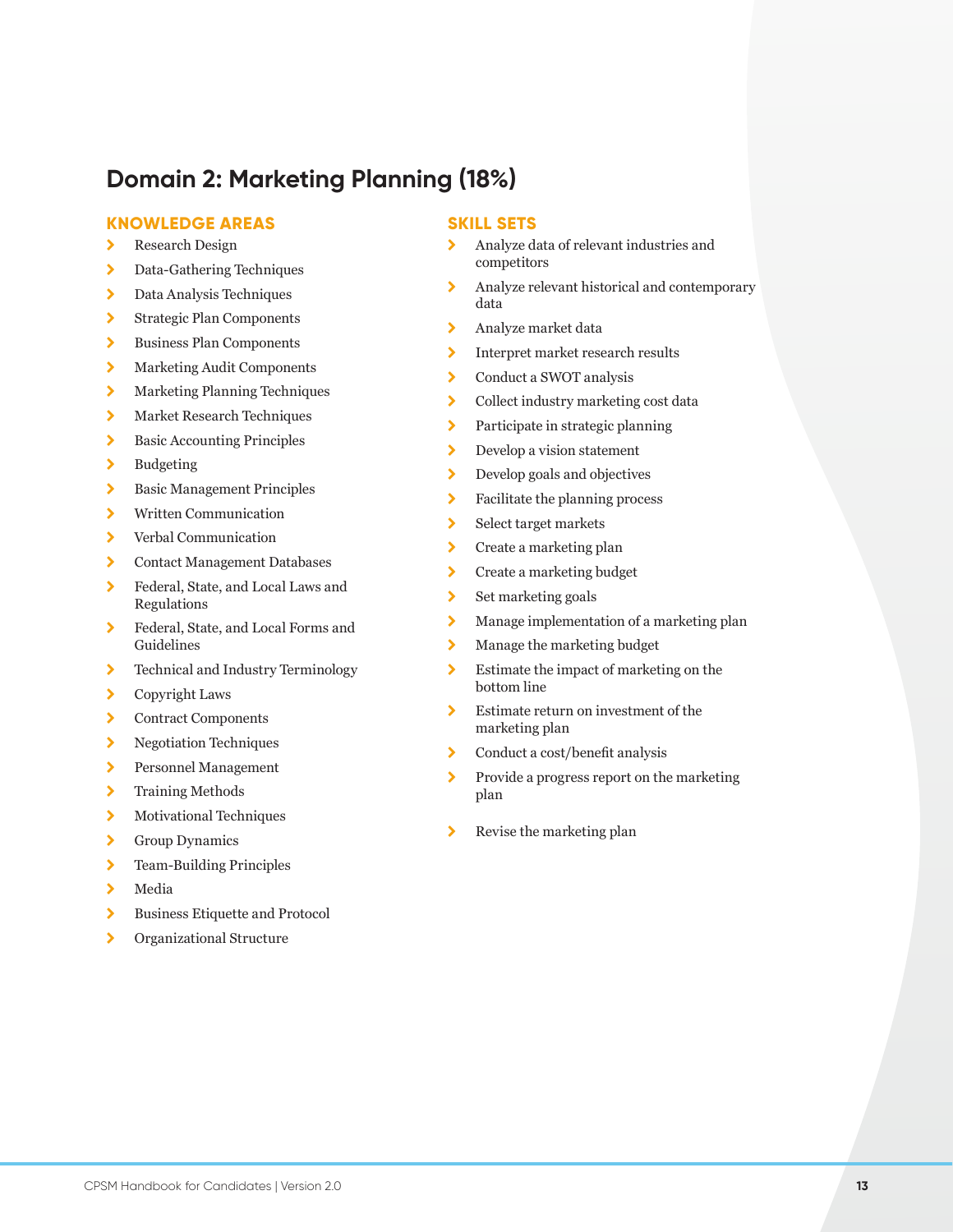#### **Domain 3: Client and Business Development (20%)**

#### **KNOWLEDGE AREAS**

- > Research Design
- > Data-Gathering Techniques
- > Data Analysis Techniques
- \ Business Plan Components
- > Market Research Techniques
- > Budgeting
- > Basic Management Principles
- \ Written Communication
- > Verbal Communication
- \ Contact Management Databases
- \ Federal, State, and Local Laws and Regulations
- \ Federal, State, and Local Forms and Guidelines
- \ Federal, State, and Local Business Classifications
- > Technical and Industry Terminology
- > Publishing Software
- > Presentation Software
- \ Contract Components
- > Negotiation Techniques
- \ Consultant Management
- \ Personnel Management
- > Training Methods
- > Motivational Techniques
- \ Group Dynamics
- > Team-Building Principles
- \ Business Etiquette and Protocol
- > Organizational Structure

- \ Create business development strategies Research prospective client industries
- $\triangleright$  Pre-qualify a client
- > Pre-qualify a project
- $\blacktriangleright$  Build a relationship with prospective clients
- \ Maintain contact databases
- $\blacktriangleright$  Maintain a relationship with past clients
- > Measure client satisfaction
- \ Address issues from a client satisfaction survey
- \ Participate in client business development activities
- \ Develop client-specific business development plans
- \ Develop project-pursuit or capture plans
- \ Conduct client perception studies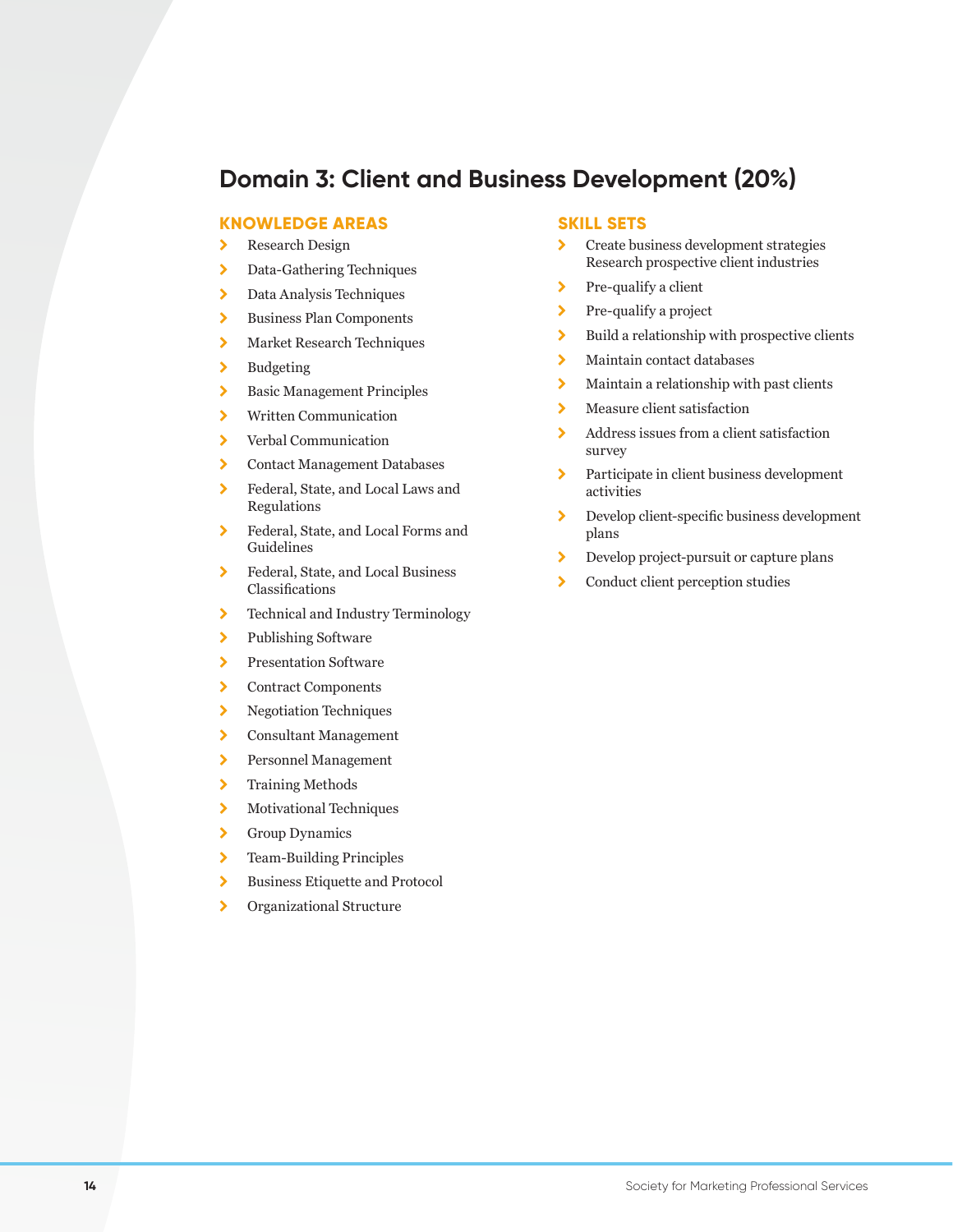#### **Domain 4: Proposals (18%)**

#### **KNOWLEDGE AREAS**

- > Research Design
- > Data-Gathering Techniques
- > Data Analysis Techniques
- > Market Research Techniques
- > Basic Accounting Principles
- > Budgeting
- > Basic Management Principles
- \ Written Communication
- > Verbal Communication
- \ Contact Management Databases
- \ Federal, State, and Local Laws and Regulations
- \ Federal, State, and Local Forms and Guidelines
- \ Federal, State, and Local Business Classifications
- > Technical and Industry Terminology
- \ Graphic Design and Production
- > Publishing Software
- > Presentation Software
- \ Copyright Laws
- \ Contract Components
- > Negotiation Techniques
- \ Consultant Management
- \ Personnel Management
- > Training Methods
- \ Motivational Techniques
- \ Group Dynamics
- > Team-Building Principles
- > Photography Techniques
- \ Special Events Planning
- \ Business Etiquette and Protocol
- \ Organizational Structure

- > Conduct an RFQ/RFP strategy session
- \ Participate in an RFQ/RFP strategy session
- Determine the firm's capability to perform the requested project
- $\blacktriangleright$  Make a go/no-go decision
- \ Complete government forms
- \ Identify firms for teaming/partnering
- \ Determine the value of the project to the firm
- > Determine the fee structure
- Determine the history and culture of the project/building site
- > Draft a proposal
- \ Oversee production of a proposal
- \ Draft a letter of intent
- \ Develop a presentation of a proposal
- > Prepare proposal presentation materials
- \ Identify presentation personnel
- \ Identify presentation meeting space and equipment needs
- $\sum$  Use desktop publishing software
- > Identify client hot buttons
- $\blacktriangleright$  Identify affirmative action and M/WBE opportunities
- > Arrange for audio/visual aids
- \ Conduct a presentation rehearsal
- > Present a presentation
- > Perform contract negotiations
- > Draft a contract
- $\sum$  Sign a contract
- \ Develop a schedule for tracking proposal elements
- \ Develop a system for tracking proposal elements
- \ Conduct a post-award debriefing regardless of outcome
- \ Develop a proposal QA/QC process
- \ Develop a proposal close-out process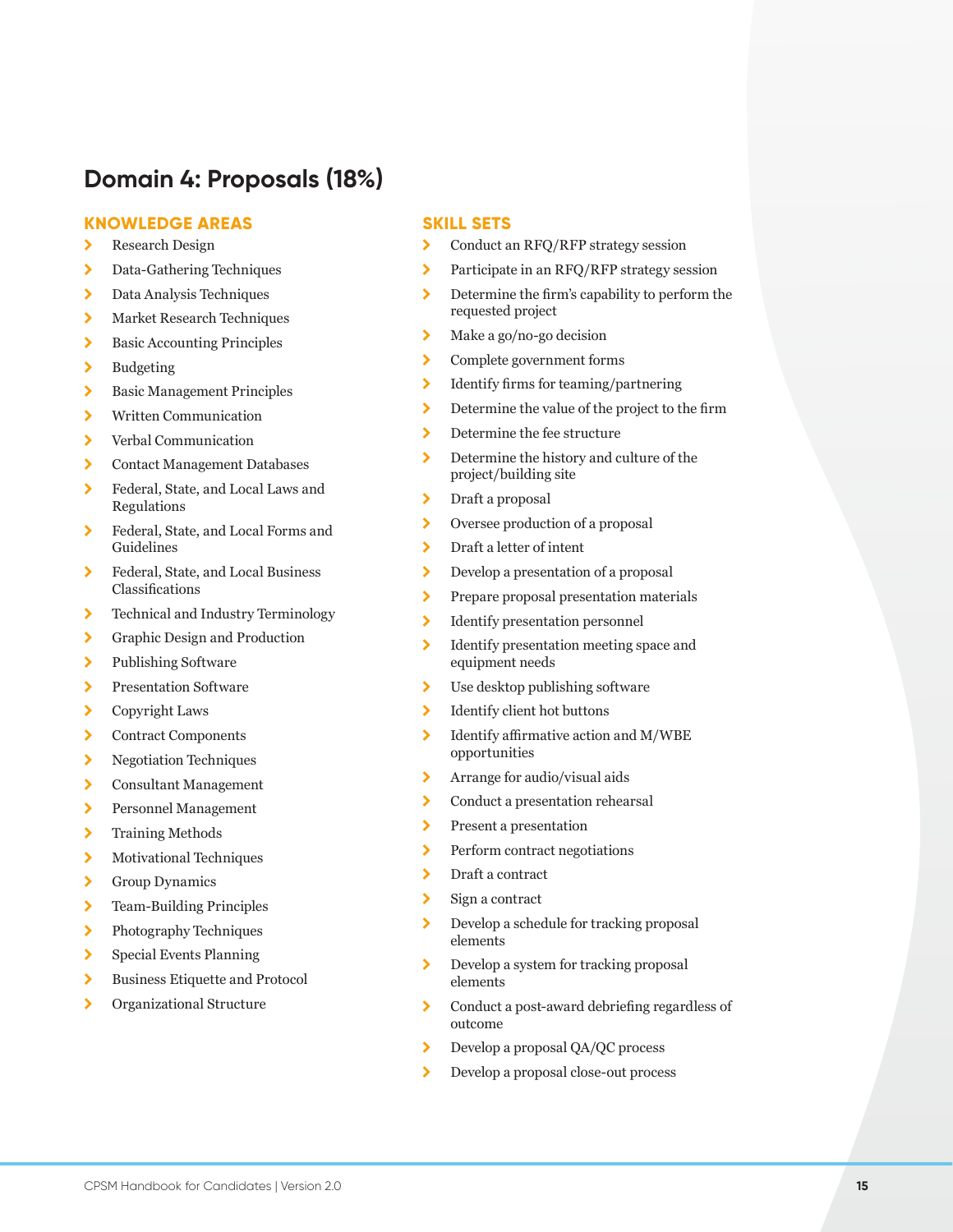#### **Domain 5: Promotional Activity (13%)**

#### **KNOWLEDGE AREAS**

- > Research Design
- > Data-Gathering Techniques
- > Data Analysis Techniques
- \ Strategic Plan Components
- > Business Plan Components
- \ Marketing Audit Components
- > Marketing Planning Techniques
- > Market Research Techniques
- > Basic Accounting Principles
- > Budgeting
- > Basic Management Principles
- \ Written Communication
- \ Verbal Communication Skills
- \ Contact Management Databases
- \ Federal, State, and Local Business Classifications
- > Technical and Industry Terminology
- \ Graphic Design and Production
- > Publishing Software
- > Presentation Software
- \ Copyright Laws
- \ Contract Components
- > Negotiation Techniques
- \ Consultant Management
- > Training Methods
- > Motivational Techniques
- \ Group Dynamics
- > Photography Techniques
- \ Special Events Planning
- > Trade Show Management
- > Advertising Media
- \ Business Etiquette and Protocol

- \ Develop corporate identity
- **Develop a unique value proposition**
- $\blacktriangleright$  Plan trade show activities
- > Maintain a press list
- **>** Develop a communications plan
- > Develop a social media plan
- > Maintain a web presence
- $\lambda$  Manage expenditures consistent with the budget
- $\sum$  Develop an advertising plan
- > Place advertisements
- \ Develop corporate entertainment strategies
- \ Represent the firm at external events
- > Draft press releases
- \ Draft newsletter or journal articles
- \ Create electronic promotional materials
- > Create video promotional materials
- $\blacktriangleright$  Coordinate photography
- \ Interview vendors and consultants
- \ Select vendors and consultants
- \ Manage and direct activities of consultants
- > Prepare award competition entries
- \ Coordinate firm special events
- > Train staff to interact with media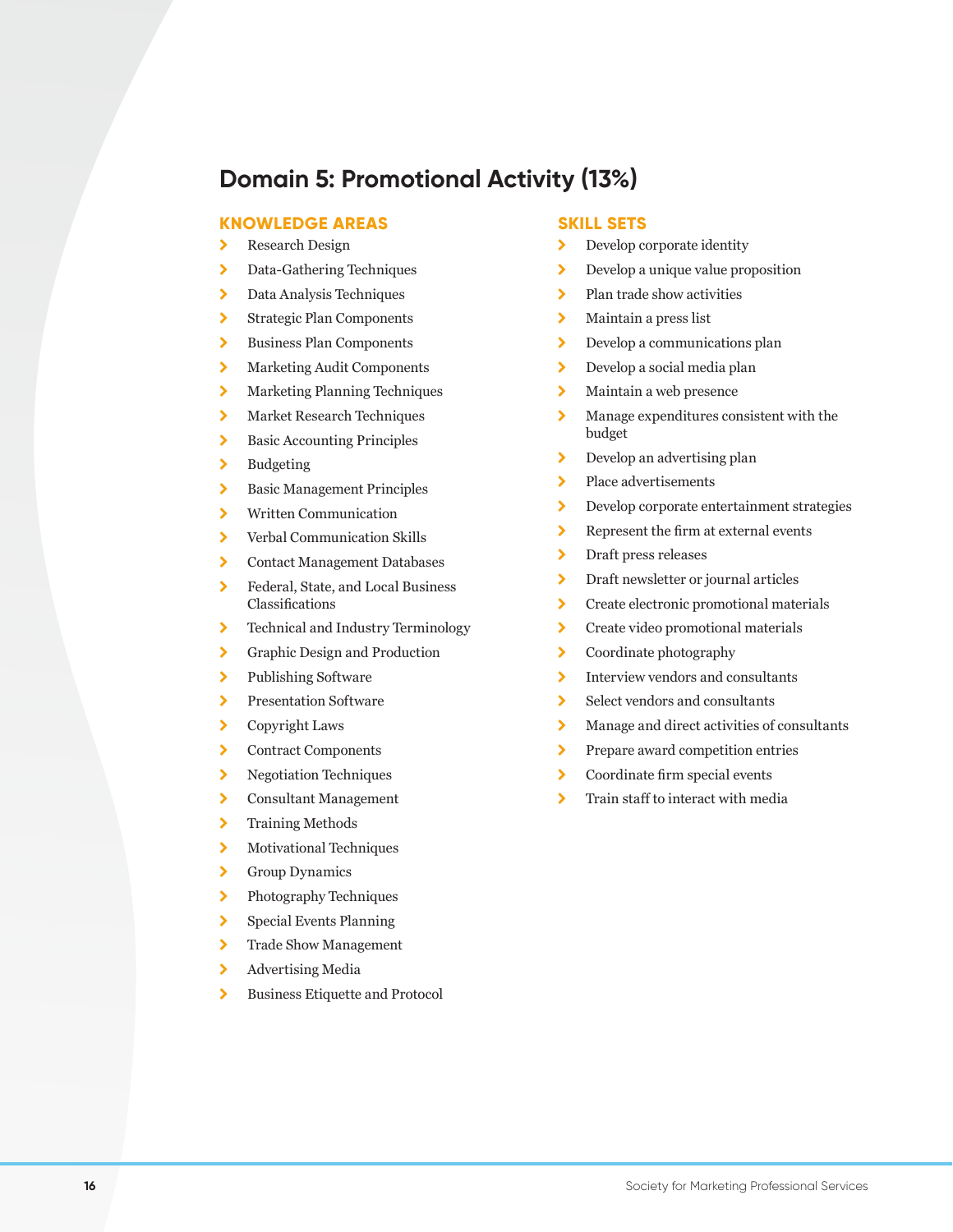## **Domain 6: Management (18%)**

#### **KNOWLEDGE AREAS**

- > Data-Gathering Techniques
- > Data Analysis Techniques
- \ Marketing Audit Components
- > Basic Accounting Principles
- > Basic Management Principles
- \ Written Communication Verbal
- \ Communication
- \ Contact Management Databases
- > Technical and Industry Terminology
- \ Contract Components
- > Negotiation Techniques
- \ Consultant Management
- \ Personnel Management
- > Training Methods
- > Motivational Techniques
- \ Group Dynamics
- > Team-Building Principles
- \ Business Etiquette and Protocol
- > Organizational Structure

#### **SKILL SETS**

- > Supervise marketing and support staff
- \ Communicate across departments and/or branch offices
- \ Develop information management systems
- > Develop an internal communications program
- \ Conduct marketing training sessions
- \ Conduct marketing and BD training for technical staff
- \ Attend professional development activities
- \ Develop marketing incentive systems Recruit personnel
- \ Evaluate the production process to improve efficiency
- \ Comply with business and accounting principles
- \ Select a customer relationship management (CRM) system
- \ Maintain a customer relationship management (CRM) system
- \ Promote a firmwide business development culture

# **Appendix 3: Test-Taking Suggestions**

- \ Answer the questions in order, but don't waste time on questions containing unfamiliar or difficult material. You can come back to them, time permitting.
- \ Read each question stem (i.e., the first part of the question) carefully and think about the possible right answer before looking at the four options.
- $\sum$  Do NOT read more into the question than is stated. Pay attention to the information contained in the question.
- $\triangleright$  Be sure to pay attention to qualifiers or key words such as not, least, first, best, except, and most. These words have a strong impact on the interpretation of the question and the correct response.
- \ If you do not know the answer to a question, look at each option and try to eliminate wrong choices. Then select the best answer from the choices remaining.
- \ Make educated guesses at the correct answers rather than leaving the answer spaces blank. There is no penalty for guessing. Be sure to answer all questions.
- > There are NO trick questions.